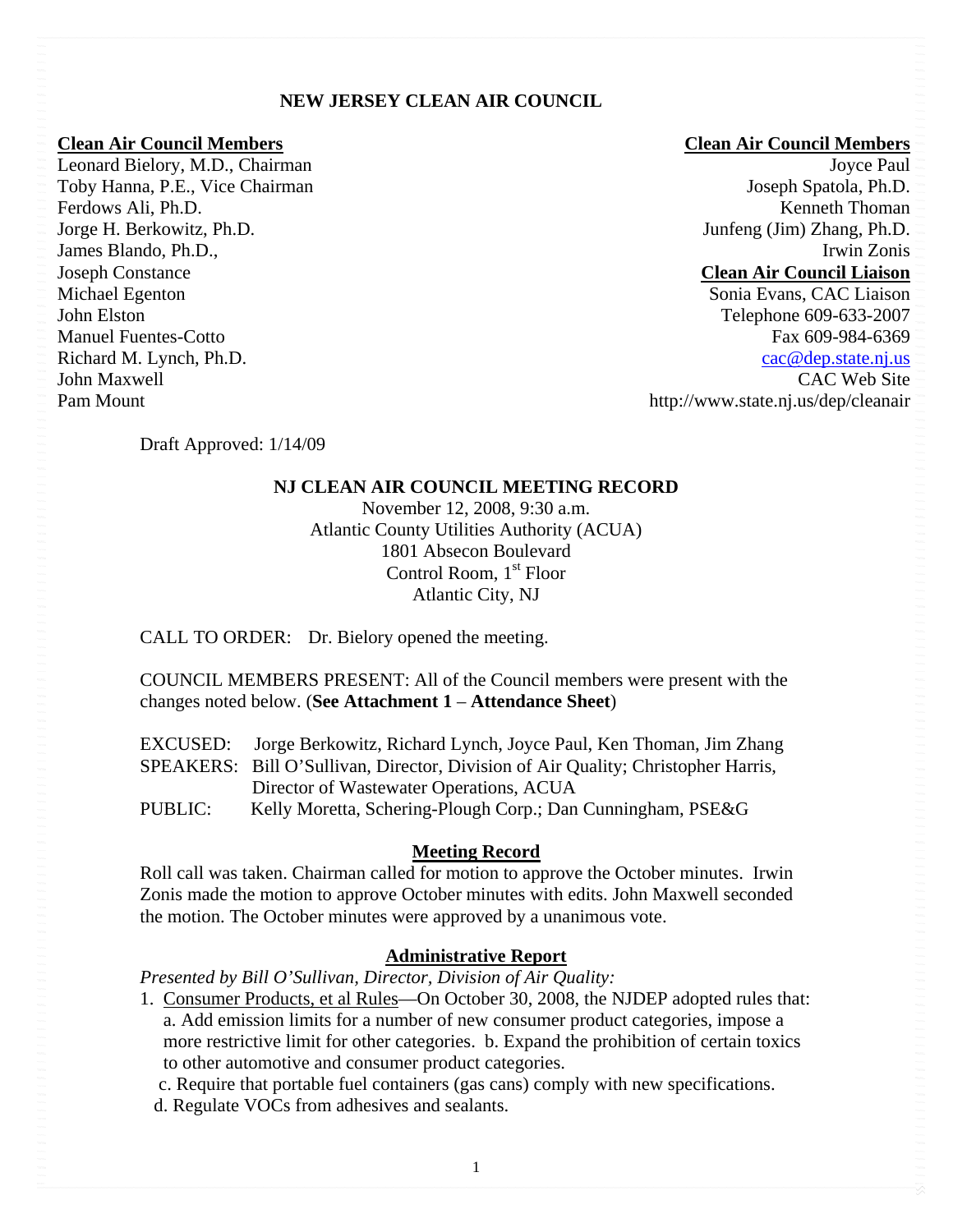e. Amend definition of VOCs to incorporate by reference the definition of that term by the USEPA.

f. Amend definition of VOC to exempt TBAC, a marginally reactive VOC, from all but emission reporting requirements.

g. require the reporting of TBAC (ter-butyl acetate) emissions.

2. CAIR/NOx Budget Program Rule—Proposal would repeal the expiration of the NOx Budget Program. The Clean Air Interstate Rules (CAIR) was to replace the NOx Budget Program on January 1, 2009. The Federal CAIR program, as established in the Federal rules, was vacated by the U.S. Court of Appeals. Accordingly, the Department proposes to repeal the December 31, 2008 expiration of the NOx Budget Program, in order that the NOx Budget Program remains applicable during the 2009 ozone season, which begins on May 1, 2009.

3. CO<sub>2</sub> Budget Trading Program Rule—New proposed rules and amendments would establish the New Jersey CO2 Budget Trading Program, New Jersey's component of a broader regional cap-and-trade program (RGGI) to reduce carbon dioxide (CO2) emissions from large fossil fuel-fired electric generating units in the region. This regional effort will be comprised of consistent companion rules in nine other states, all of which are based on a Model Rule. This adoption was published in the New Jersey Register on November 17, 2008.

4. Green House Gas (GHG) Inventory Rule—Proposal is expected in December to require additional reporting of GHG emissions in 2009, focusing on reporting at the fuel distribution level.

5. Global Warming Solutions Fund Guidelines and Priority Ranking System—Proposal expected in December of January.

6. RACT Plus Rule—Covers 14 source categories of NOx and VOC. The comment period closed October 3. Adoption is expected early next year.

7. Air Monitoring Stations—The Air Monitoring Program data transmission system has been converted from leased lines to wireless data transmission. As a result of this changeover, the NJDEP has discontinued leasing seven dedicated phone circuits with a savings of over \$150,000/year.

8. Lead National Ambient Air Quality Standard (NAAQS)—On October 15, 2008, the USEPA announced that it will lower the NAAQS for lead to 0.15 micrograms per cubic meter (ug/m<sup>3</sup>). The new standard is 10 times lower than the previous standard of 1.5 ug/m<sup>3</sup>. While New Jersey has no lead monitoring at this time, past monitoring indicated compliance with the new NAAQS. NJ does need to address federal monitoring requirements.

9. Regional Haze State Implementation Plans (SIPs)—The public hearing on the proposed New Jersey Regional Haze SIP was held on October 27. The comment period closed on November 28. The SIP will be ready to submit by early January. The Department worked with the other states and tribes in the region, through the MANE-VU effort (MidAtlantic Northeast - Visibility Union) to develop the plan. New Jersey is home to one of the federally protected visibility areas, the Brigantine Wilderness area.

10. CAIR—On October 23, 2008, the D.C. Circuit Court requested petitioners to file briefs asking if the annulment of the CAIR should be stayed. The New Jersey Attorney General's office joined in filing an amicus brief supporting a stay. The CAIR established a cap and trade program to reduce the emissions of oxides of nitrogen  $(NO_x)$  and sulfur dioxide  $(SO<sub>2</sub>)$  from electric generating units (EGUs). The State's 8-hour Ozone, Annual PM2.5 and Regional Haze SIPs incorporate the benefits provided by the CAIR. Without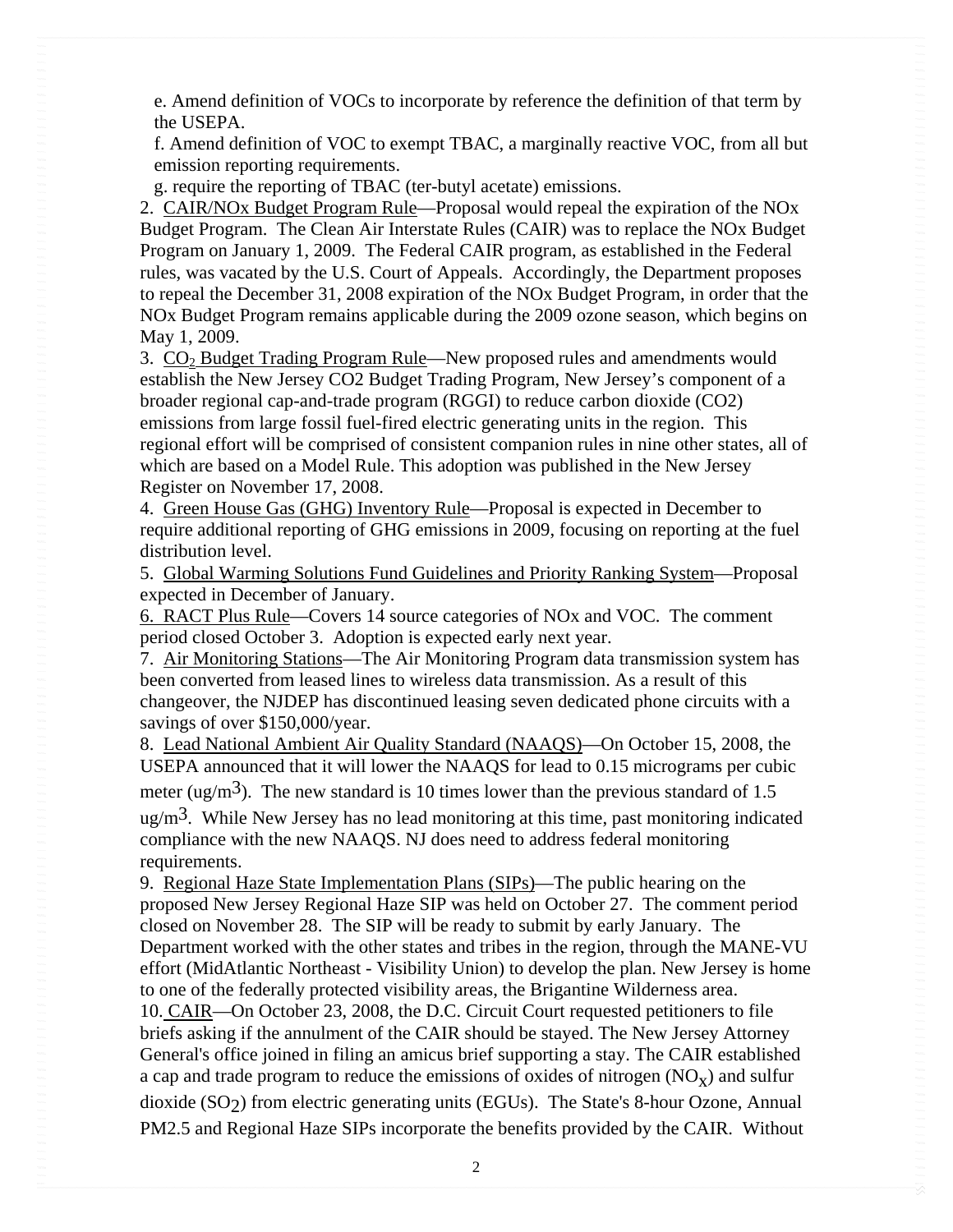these emission reductions from the upwind electric generating units either through the CAIR or some other mechanism, these plans will not achieve their clean air and health benefit objectives.

11. Infrastructure SIPs—On October 22, 2008, the USEPA published a finding concerning whether or not each state has submitted a complete SIP that provides the basic program elements of the Clean Air Act (CAA) for fine particulates. In the Federal Register, the USEPA has identified New Jersey's SIP submittal as not addressing PSD (prevention of significant deterioration) permit program, (New Jersey has an USEPA delegated PSD program) and contingency plans for air pollution emergencies (USEPA has not adopted an emergency action level). There are no sanctions associated with these findings. NJDEP continues to address these issues with USEPA.

12. Mercury—New England States and New York have petitioned USEPA regarding mercury under the Clean Water Act identifying states outside New England which contribute to poor mercury water quality. The states identified include: Pennsylvania, New Jersey, Maryland, Ohio, Michigan, Indiana, Kentucky, and Virginia. New Jersey plans to showcase its mercury control programs at the future Conference of States that will result from this petition.

13. LS Power Combined Cycle Facility—On November 3, 2008 LS Power Development submitted a revisedrevised their March 17, 2008 application for a combined Federal PSD Permit and Operating Permit for West Deptford Energy Station (WDES)on November 3, 2008. The revised application is proposes to install two dual fuel fired combined cycle combustion turbines with Heat Recovery Steam Generator (HRSG) and steam turbine generators, instead of four as originally requested in their initial application, reducing submitted on March 17, 2008. The facility has reduced the electric generating capacity from 1500 MW to 750 MW. The facility is has also proposed taking restrictions on the hours of operation of the two turbines when burning natural gas and fuel oil, to limit fine particulate emissions to about 97 tons per year (TPY). Companies are having a difficult time finding offsets of fine particulates for new and modified EGU's. Limiting the size of new facilities, as is being done here, or shutting down old existing units for collocated new units, are two ways of addressing the offset requirement.

14. New Source Review—In part because a federal court recently overturned CAIR, two Senate Democrats are asking EPA not to issue a permit rule that would avoid emissions controls on power plants when they are rebuilt.(In December, USEPA decided to drop its attempts to undermind the NSR regulations.)

15. Outdoor Wood Boilers—Smoke has been subject of citizen complaints. Air enforcement is citing smoking units for violation of air rules which do not allow visible smoke, except for 3 minutes out of 30 minutes.

### **Innovative Energy Options**

*Presented by Christopher Harris, Director of Wastewater Operations, ACUA:* Current Projects:

- Mission; 7.5 megawatt wind farm (5 turbines installed and operated by private investment, which pays ACUA in a rental fee, and delivers power—currently 55% of total generation—to ACUA at a rate favorable to ACUA, and sells the balance to the Grid.)
- $\bullet$  500 kilowatt solar generation facility
- 5.4 megawatt landfill gas to electric facility (CAC asked what percent of captured landfill gas is turned into electricity?)
- $\bullet$  Biodiesel- B5 blend powers the ACUA diesel fleet